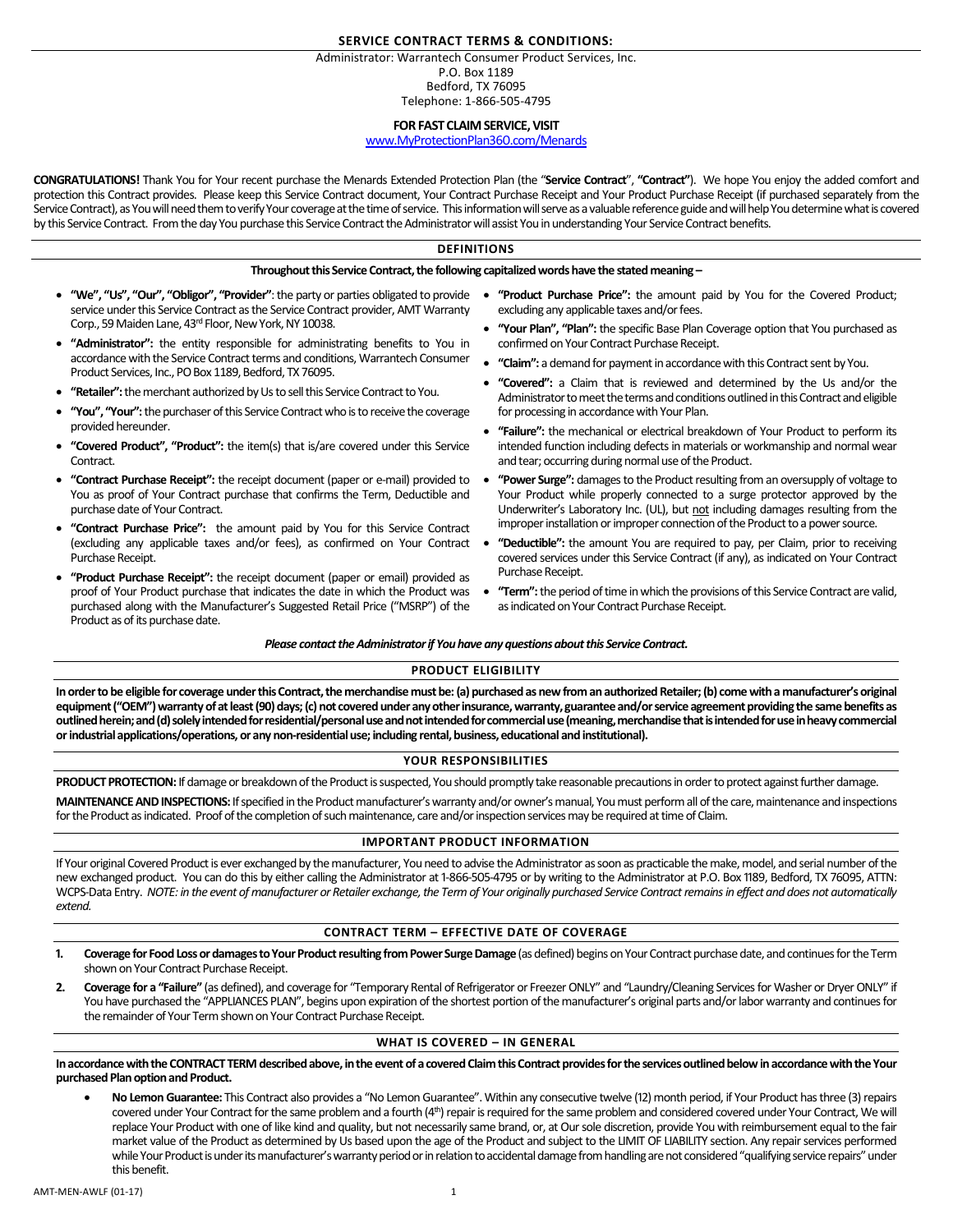**Power Surge:** In addition to coverage for a Failure, this Contract also includes day one coverage for damage resulting from "Power Surge". *(Coverage is limited to*  damage sustained to the covered Product only).

**IMPORTANT DISCLOSURES REGARDING "WHAT IS COVERED":** The submission of a Claim does not automatically mean that the damage to or breakdown of the Product is covered under Your Plan(s) and this Service Contract. In order for a Claim to be considered, You have to contact the Administrator first for Claim approval and authorization number. Coverage described in this Service Contract will not replace or provide duplicative benefits during any active manufacturer's warranty period. During such period, anything covered under that warranty is the sole responsibility of the manufacturer and will not be considered under this Service Contract; regardless of the manufacturer's ability to fulfill its obligations. If a replacement item is provided, technological advances may result in a replacement product with a lower selling price than the originally covered Product, and no reimbursement based on any replacement item cost difference will be provided. Any and all parts or units replaced under this Service Contract become Our property in their entirety.

- *About Repairs:* Parts used to repair the Product may be new, used, refurbished or non-original manufacturer parts that perform to the factory specifications of the original Product(subject to the LIMIT OF LIABILITY).
- *About Replacement:* In the event We determine the original Product cannot be repaired, We will make every reasonable effort to replace the defective Product with one of the same model/features; however, We reserve the right to replace the defective Product with one of equal or similar features and functionality (subject to the LIMIT OF LIABILITY).
- *About Reimbursements:* In the event We determine to provide Youwith reimbursement towards the replacement of the defective Product, such reimbursement may be in the form of a check, voucher or Retailer gift card and will in no event exceed the LIMIT OF LIABILITY.

## **BASE PLAN COVERAGE OPTIONS**

*(As indicated on Your Contract Purchase Receipt and applicable to You)*

**IMPORTANT: The submission of a Claim does not automatically mean that the damage to or breakdown of the Product is Covered under Your Plan(s) and this Contract. In order for a Claim to be considered, Youhave to contact the Administrator first for Claim approval and authorization number.**

- **1. APPLIANCES PLAN:** *(for items such as refrigerators, freezers, dishwashers, washer, dryers, ovens (single/double), cooktops, grills, ranges, warming drawers, microwaves,*  wine coolers, trash compactors and vacuums) – When purchased, the Appliances Plan provides for labor and/or parts required to repair the Covered Product in the event of a Covered Claim. At Our sole discretion, replacement or reimbursement for the cost of replacement (up to the Product Purchase Price) may be provided in lieu of repairs. PLUS:
	- Food Loss Benefit for Refrigerators or Freezers ONLY: For a Covered refrigerator or freezer Product, Your Plan includes reimbursement for food loss (perishable items that require refrigeration), when such loss occurs as a direct result of a Covered Claim. Youwill be reimbursed up to a maximum of three-hundred dollars (\$300.00) per qualified service repair. We reserve the right to request purchase receipts and/or a list of spoiled contents for food spoilage Claims reported to Us.
	- **Temporary Rental of Refrigerator or Freezer ONLY:** In the event of a Covered Failure under the provisions of this Contract for a Covered refrigerator or freezer Product, Your Plan includes reimbursement for the rental of a temporary refrigerator/freezer if We are unable to repair Your original Covered Product within seventy-two (72) hours of the submission of Your Covered Claim to the Administrator. ADMINISTRATOR APPROVAL IS REQUIRED PRIOR TO SECURING A RENTAL PRODUCT.
	- Laundry/Cleaning Services for Washer or Dryer ONLY: In the event of a Covered Failure under the provisions of this Contract for a Covered washer or dryer Product, Your Plan includes reimbursement for laundering services if We are unable to repair Your original Covered Product for a Covered Claim within 14 days of Our authorized servicer's initial on-site visit. You will be reimbursed up to a maximum of fifty dollars (\$50.00) per qualified service repair.
- **2. LAWN/GARDEN EQUIPMENT PLANS:** *(for items such as blowers, chain saws, chipper/shredders, cultivators, edgers, generators, hedge trimmers, log splitters, pressure washers, air compressors, push mowers, riding mowers, snow blowers, tillers, and other outdoor power equipment)* 
	- LAWN/GARDEN EQUIPMENT REPLACEMENT PLAN: When purchased, the Lawn/Garden Equipment Replacement Plan provides for a one-time replacement of Your original Covered Product in the event of a Covered Claim. At Our sole discretion, reimbursement for the cost of replacement (up to the Product Purchase Price) may be provided in lieu of replacement.
	- **B) LAWN/GARDEN EQUIPMENT REPAIR PLAN:** When purchased, the Lawn/Garden Equipment Repair Plan provides for labor and/or parts required to repair Your Covered Product in the event of a Covered Claim. At Our sole discretion, replacement or reimbursement for the cost of replacement (up to the Product Purchase Price) may be provided in lieu of repair.
- **3. WATER HEATERPLAN:***(for "hot water heaters"and "tankless water heaters" only) –*When purchased, the Water Heater Plan provides for *labor costs only* that are required to repair or replace the Product's thermostat, heating element, control boards, electronic ignitors, gas blocks or relief valve only. PARTS ARE NOT COVERED.
- **4. FURNITURE PLAN:** *(for items such as upholstered fabric, vinyl, leather, and solid surface furniture)* When purchased, the Furniture Plan provides for the repairs and/or restoration services required as a result of the following specific occurrences: breakage of mechanisms; rips tears or punctures; burn/singe marks caused by brief contact with flame or heat; certain stains; scratches, dents, chips or gouges that penetrate the finish exposing the under layer; checking, cracking, bubbling and peeling of the finish or lifting of veneers (from a specific incident); warping; mirror chipping, breakage and loss of silvering. At Our sole discretion, a replacement or reimbursement for the cost of replacement (up to the Product Purchase Price) may be provided in lieu of repair. If a replacement is provided and it was part of a set, only the remaining parts will remain eligible for coverage. Youmay have the opportunity to purchase a new Plan for the replacement item.

NOTICE: This Plan does not eliminate the need for routine care and maintenance of Your Covered furniture Product; and such care and maintenance is Your sole responsibility. EXCLUSIONS APPLY; PLEASE REFER TO THE "WHAT IS NOT COVERED" SECTION. THIS FURNITURE PLAN IS NOT AVAILABLE IN WYOMING.

- **5. REPLACEMENT PLAN(NOT AVAILABLE FOR ALL PRODUCT TYPES) –**When purchased, the Replacement Plan provides for a one-time replacement of Your original Covered Product in the event of a Covered Claim. At Our sole discretion, reimbursement for the cost of replacement (up to the Product Purchase Price) may be provided in lieu of replacement. PLEASE NOTE: the Replacement Plan is limited to one replacement for Products with an Original Purchase Price of less than \$300, and does not cover any servicing trip or labor charges. Any and all parts or units replaced under this Service Contract become Our property in their entirety.
- **6. REPAIR PLAN(NOT AVAILABLE FOR ALL PRODUCT TYPES) –**When purchased, the Repair Plan provides for labor and/or parts required to repair Your Covered Product in the event of a Covered Claim. At Our sole discretion, replacement or reimbursement for the cost of replacement (up to the Product Purchase Price) may be provided in lieu of repair.

## **DEDUCTIBLE**

There is no Deductible required to obtain service on Your Product.

# **HOW TO FILE A CLAIM**

**IMPORTANT: The submission of a Claim does not automatically mean that the damage to or breakdown of the Productis Coveredunder Your Plan(s) and this Service Contract. In order for a Claim to be considered, You have to contact the Administrator first for Claim approval and authorization number.**

Services provided in association with Covered Claims under this Service Contract includes coverage for shipping costs to and from the designated servicing center. In the event the Service Contract Term expires during time of an approved Claim, Your coverage will be automatically extended until the date in which the Claim in progress has been fulfilled completely in accordance with the terms and conditions of the Service Contract.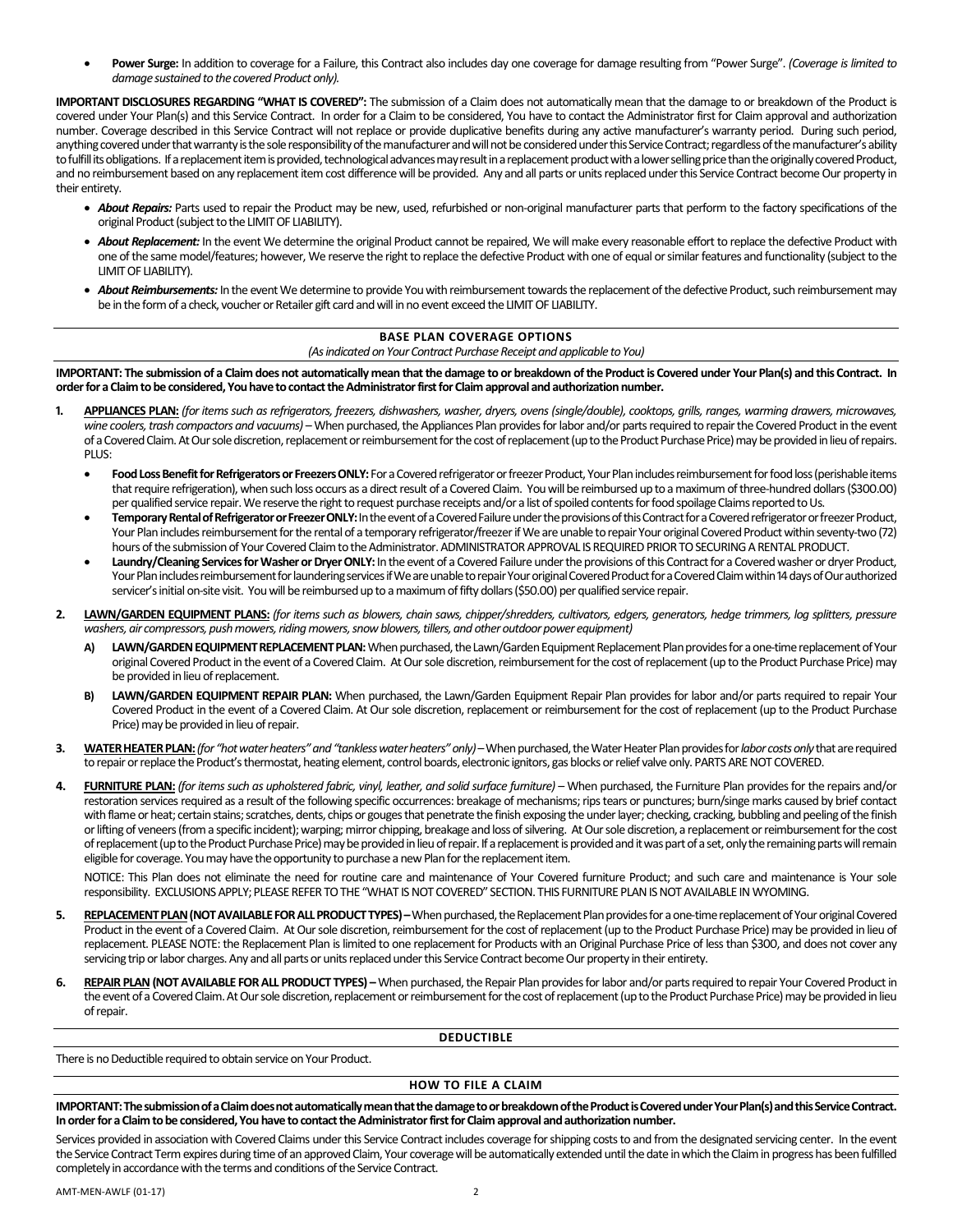- 1. Go online t[o www.MyProtectionPlan360.com/Menards](http://www.myprotectionplan360.com/Menards) or call toll-free 1-866-505-4795 with Your Contract Purchase Receipt readily available.
- 2. Explain the problem Your Product is experiencing and provide the Administrator any additional information/documentation they may need to validate Your Claim.<br>3. After confirmation of Claim eligibility under Your Plan an
- After confirmation of Claim eligibility under Your Plan and this Service Contract, the Administrator will issue a Claim authorization number to You along with additional information regarding how Your Product will be further serviced.
	- FOR FURNITURE PRODUCTS ONLY ADDITIONAL CLAIM & SERVICING PROCESS INFORMATION: After eligibility is confirmed, service to Your furniture Product may be fulfilled in the form of repair advice, products shipped to You to aid in stain removal, or professional damage repair services. To determine which service is best suited for Your situation, the Administrator may request photos of the affected Product. In the event the Administrator dispatches a technician to service Your furniture Product at Your location, if they determine that any servicing/repair must be made off-site, such will be performed at no cost to You. We reserve the right to replace the damaged furniture Product or any part/area thereof, in lieu of repair.(NOTICE: COVERAGE FOR FURNITURE IS NOT AVAILABLE IN WYOMING.)

## **PLACE OF SERVICE**

**The following is determined at the Administrator's sole discretion; as deemed appropriate for the particular problem Your Product is experiencing, and based on the explanation You have provided when initiating Your Claim. All Claims submitted in accordance with this Contract are handled individually; the place of service provision that applies to one Claim may not necessarily apply to another Claim.** 

- For Product that included In-Home/On-Site Service, We will arrange for Your Product to be serviced at Your location; provided You have prepared the following provisions: (1) accessibility to the Product; (2) a non-threatening and safe environment; and (3) an adult over the age of 18 to be present for the period of time Our authorized technician is scheduled for service and while Our authorized technician is on Your property servicing Your Product. In the event it is necessary to continue certain repair services at a repair center, You may be required to ship/transport the Product to a repair center designated by the Administrator. In such circumstances, the shipping/transportation charges will be Covered by this Service Contract. In-Home/On-Site Service will be provided by a service Provider authorized by the Administrator during regular business hours, local time, Monday through Friday (except holidays).
- For Product that included Depot Service, You are responsible for shipping and insurance of the Product to a Depot Center designated by the Administrator, and We will pay for return shipping back to Your location.
- For Product that included *Carry-In Service*, You are responsible for transporting Your Product to and from Our authorized service center. In the event Your Product needs to be then shipped to another location authorized by Us, We will pay for the shipping costs.

## **LIMIT OF LIABILITY**

The maximum amount that We are obligated to pay for Covered repair Claims under this Service Contract is the amount equal to the Product Purchase Price paid by You (**"Aggregate Repair Limit"**) or one replacement of Your original Covered Product (**"Replacement Limit"**); whichever occurs first.

- UT REPLACEMENT LIMIT (IF/WHEN PROVIDED): Only one replacement is eligible for any one Covered Product. If multiple items are covered under this Contract, any other remaining covered Products that have not yet reached the Aggregate Repair Limit or Replacement Limit will remain eligible for coverage during the Contract Term.At Our sole discretion, reimbursement for the cost of a replacement (not to exceed the Product Purchase Price) may be provided in the form of a store credit.
- FOR FURNITURE PRODUCTS ONLY: We will not replace or otherwise service matching pieces of furniture that are not damaged or that were not included with the purchase of this Contract. We are not responsible for, and will take no action to correct, dye lot or texture variations arising from service or replacement of any part of a Covered furniture Product or the replacement of an entire Covered furniture Product. NOTE: This Contract does not transfer to replacement Furniture.

NEITHER WE NOR THE ADMINISTRATOR NOR THE RETAILER WILL BE LIABLE FOR ANY INCIDENTAL OR CONSEQUENTIAL DAMAGES; INCLUDING BUT NOT LIMITED TO: PROPERTY DAMAGE; FINES; OR LOST PRODUCTION, TIME, CONTRACTS OR INCOME; RESULTING FROM DELAYS IN SERVICE, THE INABILITY TO RENDER SERVICE, THE UNAVAILABILITY OF REPAIR PARTS/COMPONENTS; OR RESULTING DURING THE PERIOD IN WHICH THE COVERED PRODUCT IS AT OUR AUTHORIZED SERVICE CENTER OR OTHERWISE AWAITING PARTS/SERVICE; OR RESULTING FROM THE FAILURE OF THE COVERED PRODUCT; OR RESULTING FROM ANY INHERENT PRODUCT FLAWS OR ANY IMPLIED WARRANTIES OF MERCHANTABILITY AND FITNESS FOR A PARTICULAR PURPOSE.

## **WHAT IS NOT COVERED (GENERAL EXCLUSIONS)**

AS RELATED AND APPLICABLE TO THE COVERED PRODUCT(S), THIS SERVICE CONTRACT DOES NOT COVER ANY FAILURE, DAMAGE, REPAIRS OR LOSS IN CONNECTION WITH **OR RESULTING FROM:** 

- **A) A pre-existing condition known to You** *("pre-existing condition" refers to a condition that, within all reasonable mechanical or electrical probability, relates to the mechanical fitness of the Covered Product before this Service Contract was purchased***)***.*
- **B) Any Claim for accidental damage from handling; such as damage resulting from dropping the Covered Product or in association with screen breakage or liquid spills.**
- **C) Any merchandise that is intended for use in heavy commercial or industrial applications/operations, or any other non-residential use; including rental, business, educational and institutional.**
- **D) Any Claim for service to or replacement of the covered Product that has not been prior authorized by the Administrator.**
- **E) Any Claim related to cosmetic damage** *(meaning damages or changes to the physical appearance of the Covered Product that does not impede or hinder the normal operational function; such as scratches, abrasions, or changes in color, texture, or finish)* **or structural imperfections, when such do not impair the overall functionality of the Covered Product.**
- **F) Any merchandise that has been confirmed by Our authorized servicer to have removed or altered serial numbers.**
- **G) Costs associated with any of the following: delivery, installation, tearing down of walls or refinishing of walls in order to reach and/or evaluate the Covered Product, or dismantling or reinstallation of fixed infrastructure when removing or returning repaired or replaced product into a custom installation.**
- **H) Fortuitous events; including, but not limited to: environmental conditions, exposure to weather conditions or perils of nature; collapse, explosion or collision of or with another object; fire, any kind of precipitation or humidity, lightning, dirt/sand, smoke, nuclear radiation, radioactive contamination, riot, war or hostile action.**
- **I) Breakdown or damage that is covered under any other insurance, warranty, guarantee and/or service agreement providing the same benefits as outlined in this Contract.**
- **J) Abuse (meaning, the intentional treatment of the covered Product in a harmful, injurious, malicious or offensive manner which results in its damage and/or breakdown), neglect, negligence, misuse, intentional harm or malicious mischief of or to the covered Product.**
- **K) Theft or mysterious disappearance, unforeseen disappearance or vandalism of or to the covered Product.**
- **L) Rust, corrosion, warping, bending, animals, animal inhabitation or insect infestation.**
- **M) Operation outside the manufacturer operational or environmental specifications.**
- **N) Any upgrades, attachments, accessories or peripherals, or any breakdown or damage to these items.**
- **O) Any motorized or power operated ground and aerial vehicles, including, but not limited to drones and radio controlled devices.**
- **P) Any items that are consumer replaceable and designed to be replaced over time throughout the life of the Product; including, but not limited to: fuses, batteries, belts, bulbs, connectors, filters, bags and lint screens.**
- **Q) Improper removal or installation of replaceable components, modules, parts or peripherals and/or installation of incorrect parts.**
- **R) Periodic or preventative maintenance.**
- **S) Lack of providing manufacturer's recommended maintenance or operation/storage of the covered Product in conditions outside manufacturer specifications, or use of the Product in such a manner as would be voidable coverage under the manufacturer's warranty, or use of the product in a manner inconsistent with its design or manufacturer specifications.**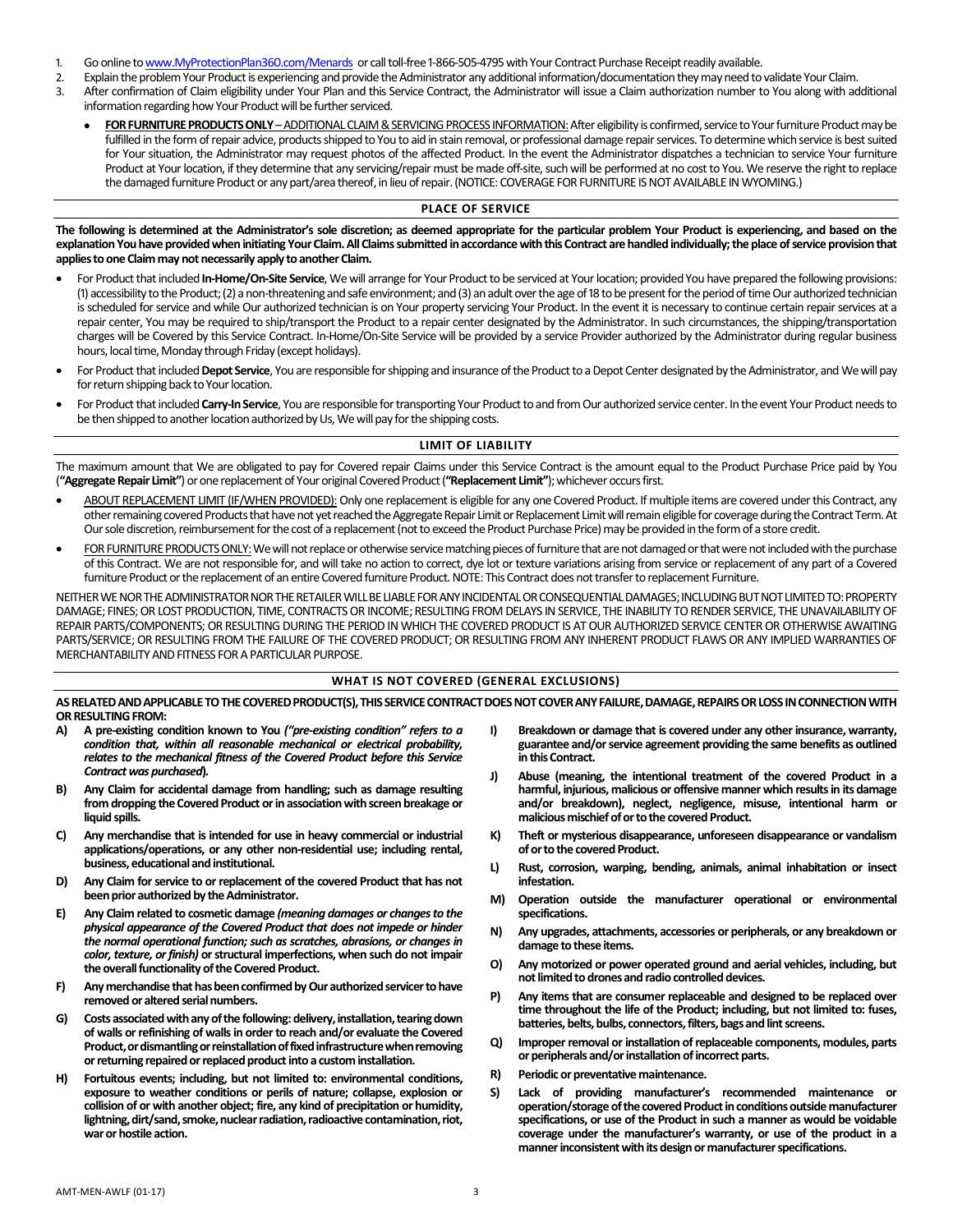- **T) Adjustment, manipulation, modification, removal or unauthorized repairs of any internal component/part of a covered Product performed by anyone other than a service center/technician authorized by the Administrator.**
- **U) Any kind of manufacturer recall or rework order on the covered Product, of which the manufacturer is responsible for providing, regardless of the manufacturer's ability to pay for such repairs.**
- **V) Any incidental or consequential damages; including but not limited to: property damage, fines, lost time, lost contracts/agreements or lost income resulting from or related to any Claim in relation to the covered Product (regardless of whether or not the Claim itself is considered to be covered under the terms and conditions of this Contract), and including that which results from a pre-existing condition known to You prior to the purchase of this Contract or any inherent product flaws or any implied warranties of merchantability and fitness for a particular purpose.**
- **W) Service or replacement outside of the United States of America, its territories, or Canada; AND**
- **X) IN ADDITION TO THE ABOVE (AS APPLICABLE TO FURNITURE), THE FOLLOWING SPECIFICALLY APPLY TO FURNITURE COVERED PRODUCTS ONLY:**
	- **(1) Any merchandise that is sold "as is", "pre-owned", showroomdisplayed, rental, non-residential, in-home daycare businesses, institutional or commercial use, rattan, bamboo or wicker used outdoors, nubuck, suede, carpets, silk, "X" coded and/or non-color fast fabrics or any merchandise sold without a manufacturer'swarranty.**
	- **(2) Anything not specifically listed in the "BASE PLAN COVERAGE OPTION…FURNITURE PLAN ONLY" section of this Contract.**
	- **(3) Stains or Damage caused by transit, delivery, redelivery, movement between residences or storage, furniture used outdoors or on patios or**

**screened rooms where it may be directly or indirectly exposed to the elements of nature.**

- **(4) Stains or Damage caused by use of improper cleaning methods or improper cleaning materials, or damage caused by the application of topical treatments (other than those provided by the Administrator specifically for use with the covered furniture Product) or lack of compliance with the provisions of the manufacturer's warranty.**
- **(5) Stains or Damage from acid, bleach, caustic solutions, mildew, mold or reoccurring damage.**
- **(6) Bodily fluid stains caused by incontinence.**
- **(7) Odors.**
- **(8) Fading of the upholstery, color loss, and/or discoloration, or fabrics that become worn or soiled from everyday use.**
- **(9) Pet damage and/or claw marks other than pet bodily fluids, such as damage from teeth or beaks.**
- **(10) Normal wear and tear such as soiling from everyday use including body oil, hair oil, perspiration, or darkened body contact areas.**
- **(11) Inherent design flaws including but not limited to natural inconsistencies in upholstery, leather, vinyl or delamination of microfiber.**
- **(12) Failure or loosening of threads or splitting of seams.**
- **(13) Wood surface scratch, dent, chip or gouge that does not penetrate through the finish.**
- **(14) Cracking or peeling of any kind of leather.**
- **(15) Leather surface scratches that do not penetrate through the upholstery.**
- **(16) Leather flaws and manufacturer's defects that cause rips, cuts, punctures, or color loss.**
- **(17) Dye transfer, dye lot or texture variation.**
- **(18) Structural damage of any type.**

RESTORATION OR TRANSFER OF SOFTWARE AND/OR DATA IS EXPRESSLY EXCLUDED UNDER THIS CONTRACT, AS WELL AS DATA RECOVERY SERVICES. WHEN AT ALL POSSIBLE, WE STRONGLY ENCOURAGE YOU TO BACK UP ALL SOFTWARE AND DATA ON A REGULAR BASIS, AND IF POSSIBLE, ESPECIALLY PRIOR TO SUBMITTING THE PRODUCT FOR SERVICING UNDER THE TERMS AND CONDITIONS OF THIS CONTRACT.

IF THE ADMINISTRATOR AUTHORIZES SERVICE FOR A CLAIM ON YOUR COVERED PRODUCT, AND IT IS THEN DETERMINED BY OUR AUTHORIZED SERVICE CENTER/TECHNICIAN TO BE EXCLUDED UNDER THE TERMS AND CONDITIONS OF THIS CONTRACT, OR IT RESULTS IN A "NO PROBLEM FOUND" DIAGNOSIS, YOU MAY BE RESPONSIBLE FOR ALL REPAIR COSTS INCLUDING ANY SHIPPING COSTS.

# **OUR RIGHT TO RECOVER PAYMENT**

If You have a right to recover against another party for anything We have paid under this Service Contract, Your rights shall become Our rights. You shall do whatever is necessary to enable Us to enforce these rights. We shall recover only the excess after Youare fully compensated for Your loss.

# **CANCELLATION**

**You may cancel this Contract at any time by informing the Administrator of Your cancellation request. NOTICE: The following cancellation provisions apply to the original purchaser of thisContract only. NO CANCELLATION FEE APPLIES.**

- If Your cancellation request is within 30 days of the Contract purchase date, You will receive a 100% refund of the Contract purchase price paid by You, minus any Claims paid by Us *(except in Arizona, Georgia, Missouri & Nevada where Claims deduction is prohibited)*. If Your refund is not paid or credited within 30 days after Your cancellation request to Us, We will add an extra 10% to Your due refund for every 30 days the refund is not paid by Us.
- If Your cancellation request is made after 30 days of the Contract purchase date, You will receive a pro-rata refund of the Contract purchase price paid by You, minus any Claims paid by Us *(except in Arizona, Georgia, Missouri & Nevada where Claims deduction is prohibited)*.
- We may only cancel this Contract for the following reasons:
- (A) Non-payment of the Contract purchase price/fee by You;
	- (B) Material misrepresentation by You; or
	- (C) Substantial breach of duties under this Contract by You in relation to the Covered Product or its use.

If We cancel this Contract, We will provide written notice to You at least 15 days *(30 days in Georgia) (21 days in Washington)* prior to the effective date of cancellation. Such notice will be sent to Your current address in Our file (email or physical address as applicable), with the reason for and effective date of such cancellation. If We cancel this Contract, You will receive a pro-rata refund based upon the same criteria as outlined above and no cancellation fee shall apply.

# **GUARANTY**

This is not an insurance policy; it is a Service Contract. We have obtained an insurance policy to insure Our performance under this Service Contract. Should We fail to pay any Claim or fail to replace the Product covered under this Service Contract within sixty (60) days after the Claim has been submitted, or in the event You cancel this Service Contract, and We fail to refund any unearned portion of the Service Contract price, You are entitled to make a direct Claim against the insurer, Wesco Insurance Company, at 866-505-4048 or 59 Maiden Lane, 43rd Floor, New York, NY 10038.

# **RENEWABILITY**

If You wish to renew coverage under this Service Contract, please contact the Administrator prior to the expiration of Your current Term to initiate Our renewal process. *Renewability is determined at Our sole discretion and may not be available.*

# **TRANSFERABILITY**

If You wish to transfer coverage under this Service Contract to a different owner, please contact the Administrator to initiate Our transfer process. Transferability is determined *at Our sole discretion and may not be available. The CANCELLATION provisions apply to the original purchaser of this Service Contract only.*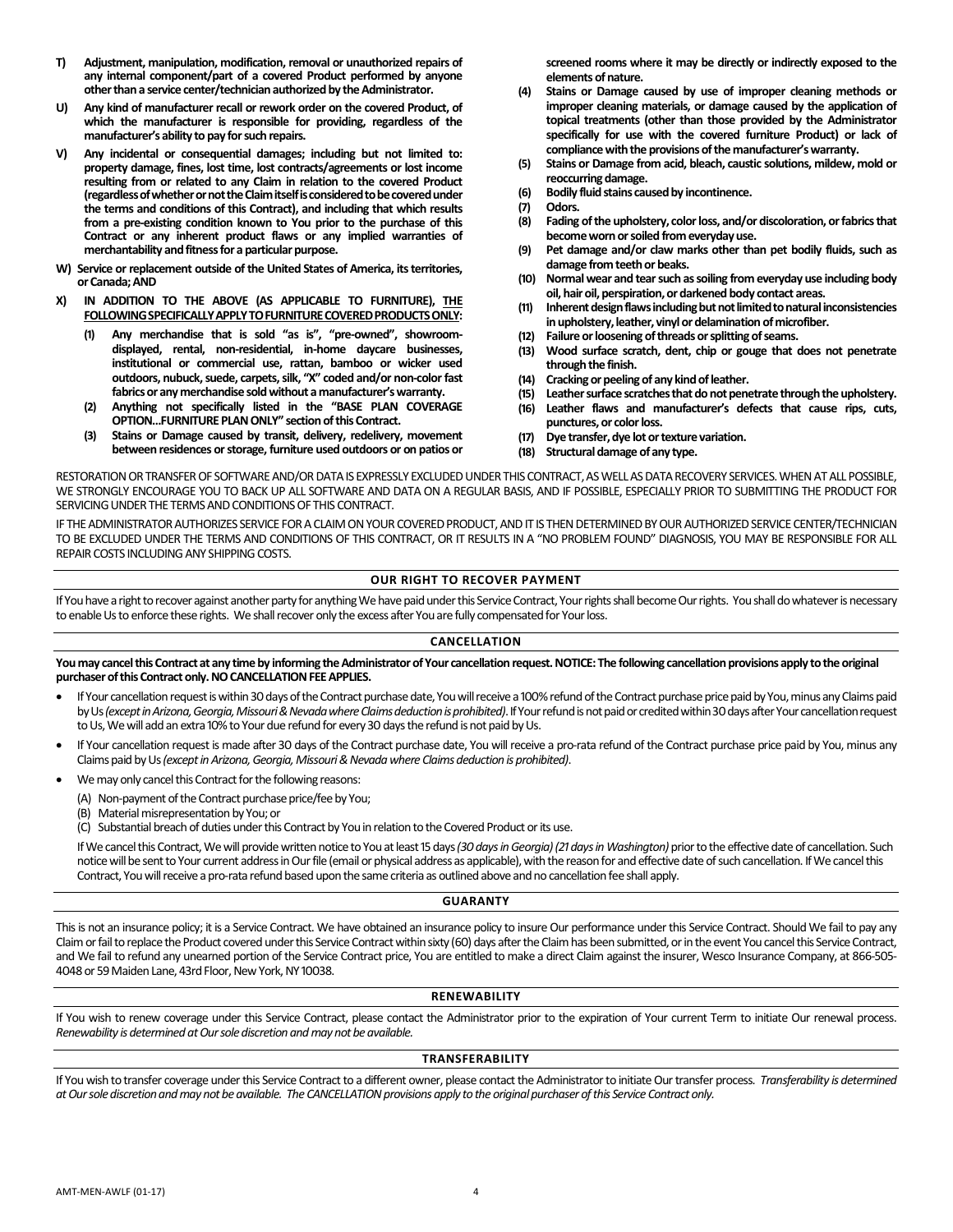## **ENTIRE AGREEMENT**

This Service Contract; including the terms, conditions, limitations, exceptions and exclusions, and Your Contract Purchase Receipt and Product Purchase Receipt (if provided separately), constitute the entire agreement between Us and You and no representation, promise or condition not contained herein shall modify these items, except as required by law.

## **SPECIAL STATE REQUIREMENTS**

**Regulation of Service Contracts may vary widely from state to state. Any provision within this Service Contractthat conflicts with the laws of the state where You live shall automatically be considered to be modified in conformity with applicable state laws and regulations as set forth below. The following state specific requirements apply if Your Service Contractwas purchased in one of the following states and supersede any other provision within Your Service Contractterms and conditions to the contrary.**

## **THIS SERVICE CONTRACT IS NOT AVAILABLE OR VALID IN CALIFORNIA, FLORIDA, OR PUERTO RICO.**

**Alabama**: AMT Warranty Corp. is the Provider under this Service Contract. CANCELLATION is amended as follows: Any refund may be credited to any outstanding balance of Your account and the excess, if any, returned to You.

**Arizona**: Only unauthorized product repairs, modifications or alterations performed after the effective date of the Service Contract are excluded. WHAT IS NOT COVERED – We shall not provide coverage only for those specifically listed items in the "WHAT IS NOT COVERED" section of this Service Contract.

**Arkansas**: HOW TO FILE A CLAIM – If You need to file a claim under this Service Contract, You must contact the Administrator (available 24/7) at 1-866-505-4795 or [www.MyProtectionPlan360.com/Menards](http://www.myprotectionplan360.com/Menards) to obtain a claim authorization number prior to having any repairs made to Your Product. Failure to call in and report the claim may result in non-payment.

**Connecticut**: In the event of a dispute with Administrator, You may contact The State of Connecticut, Insurance Department, P.O. Box 816, Hartford, CT 06142-0816, Attn: Consumer Affairs. The written complaint must contain a description of the dispute, the purchase or lease price of the Product, the cost of repair of the Product and a copy of the warranty Service Contract. CANCELLATION is amended as follows: This Service Contract may be cancelled by the Service Contract Holder if the Device covered under this Service Contract is sold, lost, stolen or destroyed.

Georgia: CANCELLATION is amended as follows: The Provider may only cancel this Service Contract for fraud by You, material misrepresentation by You, or nonpayment by You. WHAT IS NOT COVERED –Only unauthorized product repairs, modifications or alterations performed after the effective date of the Service Contract are excluded.

**Illinois**: Covered items must be in place and in good operating condition on the effective date of coverage and become inoperative due to normal wear and tear after the effective date of this Service Contract.

**Indiana**: This Contract is not insurance and is not subject to Indiana insurance law. Your proof of payment to the Retailer for this Service Contract shall be considered proof of payment to the insurance company which guarantees Our obligations to You. If We fail to perform or make payment due under this Contract within sixty (60) days after You request the performance or payment, You may request the performance or payment directly from the insurer that issued the provider's Service Contract reimbursement policy, including any applicable requirement under the Contract that the provider refund any part of the cost of the Contract upon cancellation of the Contract.

**Michigan**: APPLIANCE COVERAGE – If performance of the Service Contract is interrupted because of a strike or work stoppage at the company's place of business, the effective period of the Service Contract shall be extended for the period of the strike or work stoppage.

Nevada: CANCELLATION is deleted and replaced with the following: In no event will any claims incurred or paid be deducted from any refund. If You request cancellation of this Service Contract within thirty(30) days of the purchase date of the Service Contract and the refund is not paid or credited within forty-five (45) days after Your cancellation request to Us, a ten percent (10%) penalty will be added to the refund for every thirty (30) days the refund is not paid. This provision applies only to the original purchaser of the Service Contract. We may cancel this Service Agreement within seventy (70) days from the date of purchase for any reason. After seventy (70) days, We may only cancel this Service Agreement for nonpayment by You, fraud or material misrepresentation by You, or a substantial breach of duties by You relating to the covered property or its use if it occurred after the effective date of the service contract and it substantially and materially increase the service required under the service contract. If We cancel this Service Contract, You will be entitled to a pro-rata refund of the unearned Service Contract fee, no cancellation fee shall apply, and We shall mail a written notice to You at the last known address held by Us at least fifteen (15) days preceding the effective date of cancellation. The notice will state the effective date and the reason for the cancellation. If Your Service Contract was financed, the outstanding balance will be deducted from any refund. WHAT IS NOT COVERED – This Service Contract will not become void if You make unauthorized repairs. However, this Service Contract will provide no coverage if You make unauthorized repairs. MECHANICAL SERVICES – If the covered Product You purchased provides plumbing, heating or cooling or electrical services for Your dwelling, and You sustain a failure of such Product that renders Your dwelling uninhabitable, repairs will commence within twenty-four (24) hours after You report the failure and will be completed as soon as reasonably possible. In addition, We will provide a status report no later than three (3) calendar days after the report of a claim. The status report shall include: (i) a list of the required repairs or services, (ii) the reason causing repairs or services to extend beyond 3 days, including the status of parts required as part of the repair or service, and (iii) estimate of time to complete the repair or services. We will respond to Your inquiry no later than 1 business day after such inquiry is made. Please call 1-866-505-4795 to report such a loss.

**New Hampshire**: In the event You do not receive satisfaction under this Service Contract, You may contact the New Hampshire Insurance Department at, 21 South Fruit Street, Suite 14, Concord, NH 03301, 603-271-2261.

**New Mexico**: CANCELLATION is amended as follows: We may cancel this Service Contract within seventy (70) days from the date of purchase for any reason. After seventy (70) days, We may only cancel this Service Contract for the following acts by the Contract Holder: Non-payment; conviction of a crime that results in an increase in the service required under the Service Contract; discovery of fraud or material misrepresentation by the Contract Holder in obtaining the Service Contract or in presenting a claim; or discovery of either of the following if it occurred after the effective date of the Service Contract and substantially and materially increased the service required under the Service Contract: an act or omission; or a violation of any condition of the Service Contract. If We cancel Your Service Contract You will be entitled to a pro-rata refund of the unearned Service Contract fee, and We shall provide written notice to You at the last known address held by Us at least fifteen (15) days preceding the effective date of cancellation. The notice will state the effective date and the reason for the cancellation.

**North Carolina**: CANCELLATION is amended as follows: We may only cancel this Service Contract for non-payment of the purchase price of the Service Contract or a direct violation of the Service Contract by You.

**Oklahoma**: The Service Warranty Association is AMT Warranty Corp., Oklahoma Identification #862268. This is not an insurance contract. Coverage afforded under this service warranty is not guaranteed by the Oklahoma Insurance Guaranty Association.

**Oregon**: This Service Contract is an agreement between the Obligor/Provider, AMT Warranty Corp., 59 Maiden Lane, 43rd Floor, New York, NY 10038, (866) 327-5818 and You.

**South Carolina**: If You have any questions regarding this Service Contract, or a complaint against the Obligor, You may contact the South Carolina Department of Insurance at 1201 Main Street, Suite 1000, Columbia, South Carolina 29201, (803) 737-6160.

**Texas**: The Administrator is Warrantech Consumer Product Services, Inc., Service Contract Administrator No. 187. If You have any questions regarding the regulation of the Service Contract Provider or a complaint against the Obligor, You may contact the Texas Department of Licensing & Regulation, 920 Colorado, P.O. Box 12157, Austin, Texas 78711, (800) 803-9202. CANCELLATION section is amended as follows: You may return this Service Contract within thirty (30) days of the date of purchase of this Service Contract. If this Service Contract is cancelled within the first thirty (30) days, We will refund the entire Service Contract charge, less claims paid. If this Service Contract is cancelled after the first thirty (30) days, You will receive a pro-rata refund of the Service Contract price less claims paid. A ten percent (10%) penalty per month will be added to a refund that is not made within forty-five (45) days of Your cancellation request to the Provider. You may apply for reimbursement directly to the insurer if a refund or credit is not paid before the 46th day after the date on which the Service Agreement is canceled. These provisions apply only to the original purchaser of the Service Agreement.